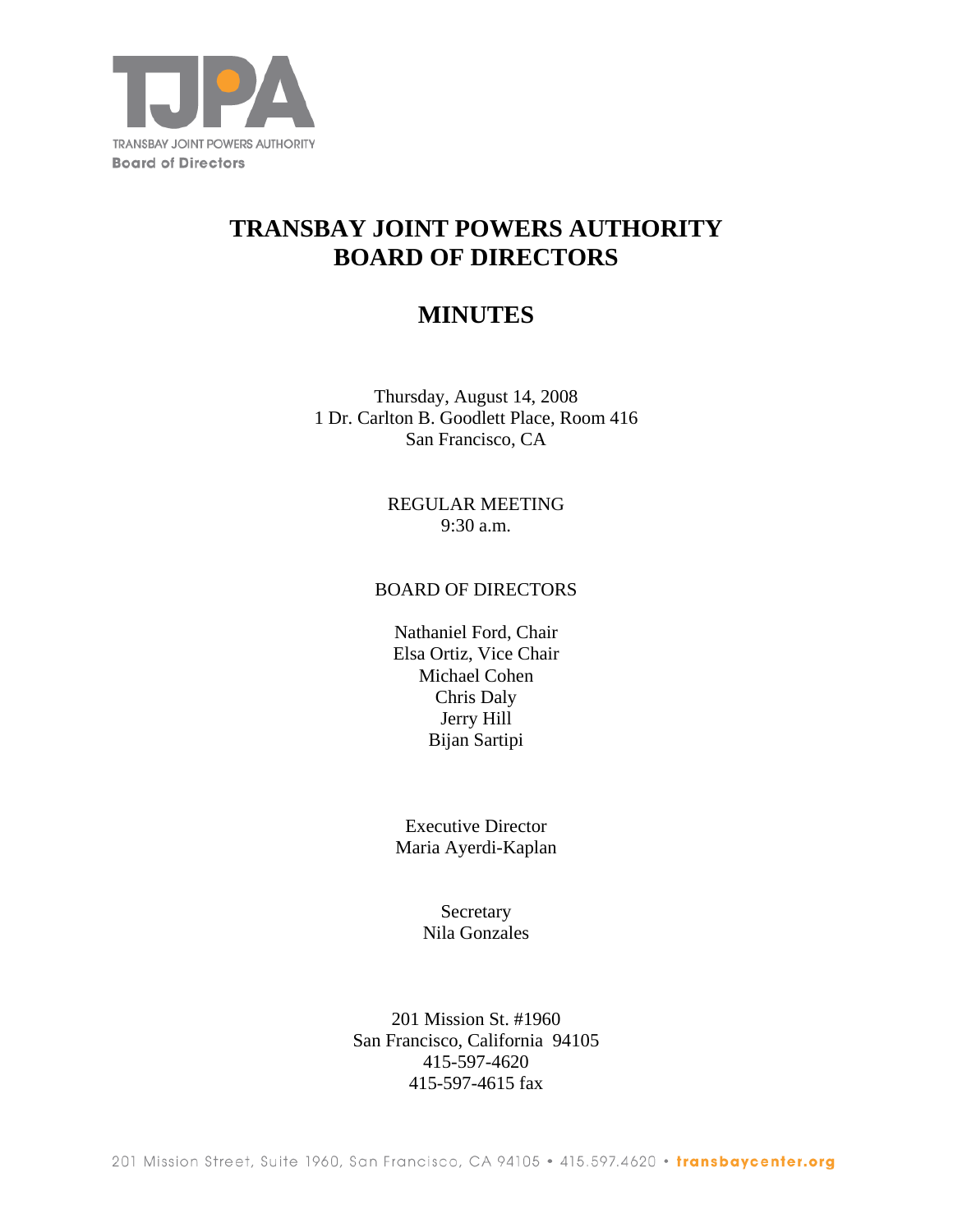

# 9:30 – REGULAR MEETING

ORDER OF BUSINESS

#### 1. Call to Order

Chairman Ford called the meeting to order at 9:32 am

2. Roll Call

Secretary Gonzales announced that Vice Chair Ortiz would not be present due to a conflict; however, her alternate, Director Harper would be sitting in for her.

Present: Michael Cohen Chris Daly Greg Harper Jerry Hill Bijan Sartipi Nathaniel Ford

Absent: Elsa Ortiz

3. Communications

None.

4. Board of Director's New and Old Business

None.

- 5. Executive Director's Report
	- Funding Update

Executive Director Ayerdi-Kaplan reported on work to date and that Community outreach continues. A community meeting was held last month in Supervisor Elsbernd's district and KRON 4 did a story on the project and presentation that night. On August  $6<sup>th</sup>$ , TJPA participated in the San Francisco Positively Sixth Street fair; on September 10<sup>th</sup> at 6pm the TJPA will hold a public presentation at the Port Commission Bayside conference room on the Temporary Terminal update; on September 14<sup>th</sup> TJPA will participate at the South Beach Rincon Hill fair; and, on September  $27<sup>th</sup>$  TJPA will participate in the Sunset district fair.

Nancy Whelan, TJPA Financial Consultant, presented the Funding Update.

6. Public Comment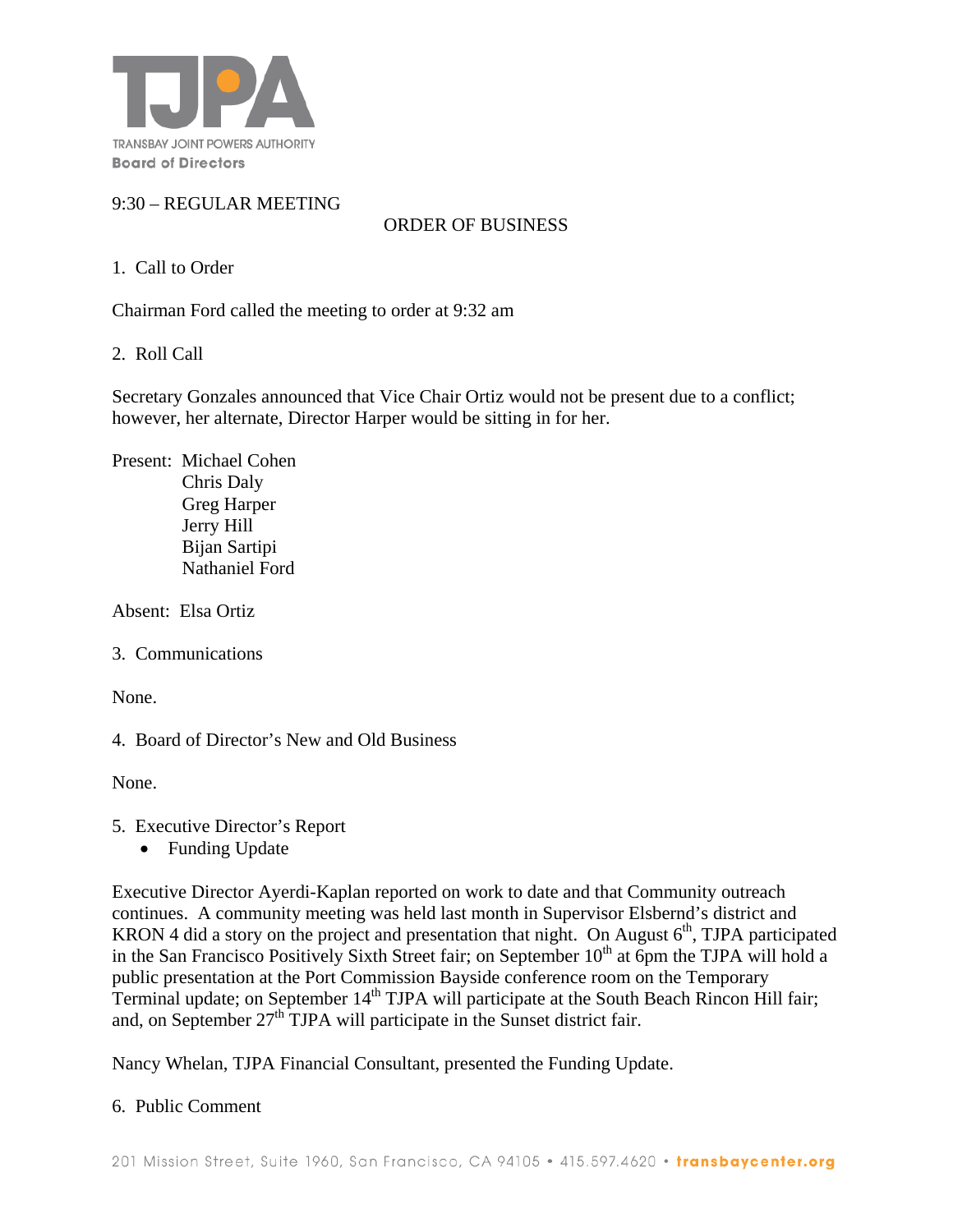

Simmie Graves, owner of Computer Design Solutions and subconsultant to Parsons Transportation Group, stated he has tried to get corrections on what he considers contract violations dating back to 2005. He states he has been denied work by Parsons on this project. He has spoken with Parsons and was told there was no funding for the work he was contracted to do. He feels the documentation he has clearly shows a contract violation and has brought this complaint to the attention of the TJPA but he is not satisfied with the response. He requests the Board to review and render a different decision.

## THE FOLLOWING MATTERS BEFORE THE TRANSBAY JOINT POWERS AUTHORITY ARE RECOMMENDED FOR ACTION AS STATED BY THE EXECUTIVE DIRECTOR OR THE CHAIR.

## REGULAR CALENDAR

7. Approving the FY 2008-09 Annual Anticipated Disadvantaged Business Enterprise Participation Level of 29.2%.

No public comment.

RESOLUTION 08-033

On motion to approve:

## ADOPTED: AYES – Cohen, Daly, Harper, Hill and Ford

8. Approving the Minutes of the July 10, 2008 meeting.

No public comment.

On motion to approve:

ADOPTED: AYES – Cohen, Daly, Hill and Ford

ABSTAIN - Harper

The minutes were approved.

#### RECESS MEETING AND CONVENE CLOSED SESSION

There was no member of the public who indicated that they would like to comment on the item scheduled for discussion in closed session.